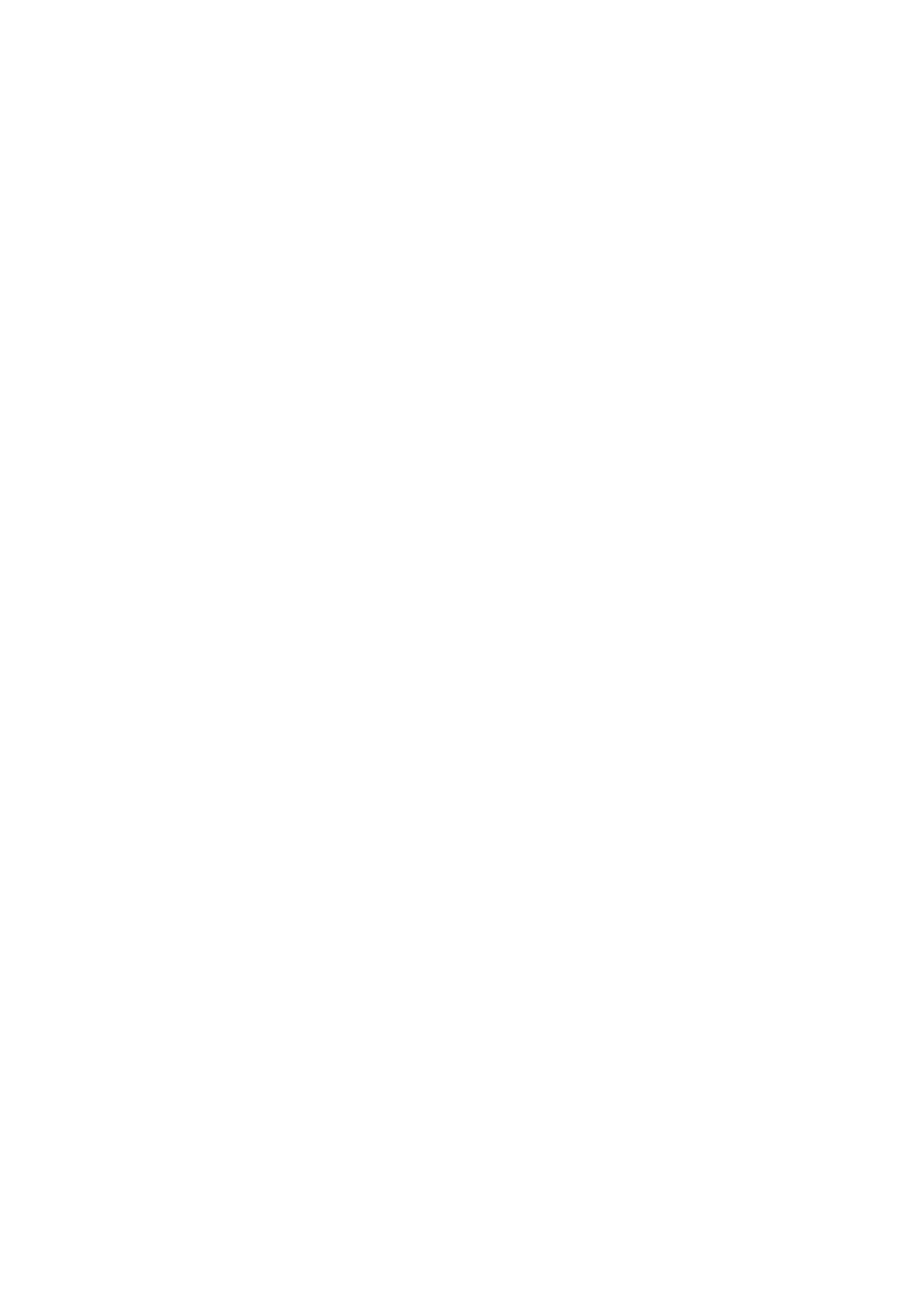## **SCHEDULE**

## [Article 3(1)]

# **EXCEPTIONS, ADAPTATIONS AND MODIFICATIONS SUBJECT TO WHICH SCHEDULE 12 TO THE FINANCE ACT 2022 (C.3 OF PARLIAMENT) SHALL HAVE EFFECT IN THE ISLAND**

## **1 General modifications**

For "Commissioners", wherever occurring, substitute **II** Treasury  $\mathbf{E}$ .

| Provision  | Subject matter   | Exception, adaptation or modification                                        |
|------------|------------------|------------------------------------------------------------------------------|
| of the Act |                  |                                                                              |
| Schedule   | Plastic          | For "FA 2021", substitute <b>S</b> Finance Act 2021, as it                   |
| 12,        | packaging tax    | has effect in the Isle of Man <sup>3</sup>                                   |
| paragraph  |                  |                                                                              |
| 1          |                  |                                                                              |
| Schedule   | Time of          | (1) In subsection $(1)(b)$ , in the inserted subsection                      |
| 12,        | importation      | (3), for "United Kingdom", substitute <b>3</b> Isle of                       |
| paragraph  |                  | $Man$ $D$ .                                                                  |
| 3          |                  | (2) Omit subsection (2).                                                     |
| Schedule   | Reliefs<br>for   | In subsection $(3)$ , in the inserted subsection $(5)$ , for                 |
| 12,        | persons          | "section 13B(1) of the Customs and Excise Duties                             |
| paragraph  | enjoying certain | (General Reliefs) Act 1979", substitute <b>x</b> section                     |
| 4          | immunities and   | 11C(1) of the Customs and Excise Duties (General                             |
|            | privileges       | Reliefs) Act 1986 (of Tynwald) <sup>4</sup>                                  |
| Schedule   | Groups           | $(1)$ In subsection $(4)$ , in the inserted subsection                       |
| 12,        |                  | $(3A)$ , for "they consider", substitute $\blacksquare$ it                   |
| paragraph  |                  | considers $\mathbf{E}$ .                                                     |
| 6          |                  | (2) In subsection $(5)(a)(ii)$ , in the substituted                          |
|            |                  | subparagraph $(3)$ -                                                         |
|            |                  | (a) for "receive", substitute $\blacksquare$ receives $\blacksquare$ ;       |
|            |                  | (b) for "they must", substitute $\mathbf{w}$ it must $\mathbf{w}$ ;          |
|            |                  | (c) for "they accept or refuse", substitute $\blacksquare$ it                |
|            |                  | accepts or refuses $\boldsymbol{\Sigma}$ ; and                               |
|            |                  | (d) for "they accept", substitute $\blacksquare$ it accepts $\blacksquare$ . |
|            |                  | (3) In subsection $(5)(b)(ii)$ , in the substituted                          |
|            |                  | subparagraph $(2)$ -                                                         |
|            |                  | (a) for "receive", substitute $\mathbf{\Omega}$ receives $\mathbf{\Sigma}$ ; |
|            |                  | (b) for "they must", substitute $\mathbf{w}$ it must $\mathbf{w}$ ;          |

## **2 Specific modifications**

<sup>4</sup> AT 40 of 1986.



1

<sup>3</sup> Part 2 of Finance Act 2021 (of Parliament) has effect in the Island by SD 2021/0295.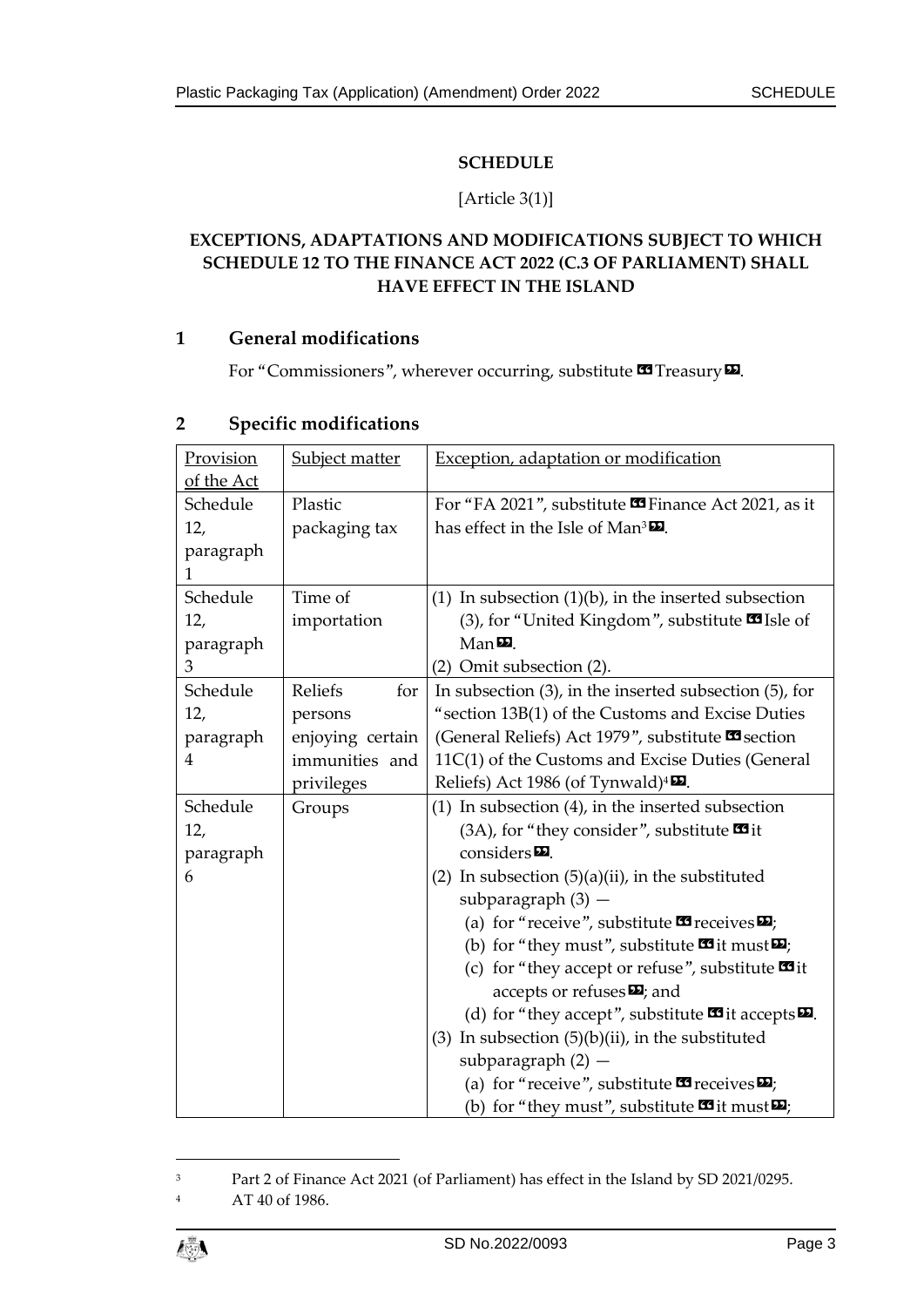| (c) for "they accept or refuse", substitute $\mathbf{\mathfrak{B}}$ it                       |
|----------------------------------------------------------------------------------------------|
| accepts or refuses $\mathbf{E}$ ; and                                                        |
| (d) for "they accept", substitute $\mathbf{\mathcal{F}}$ it accepts $\mathbf{\mathcal{F}}$ . |

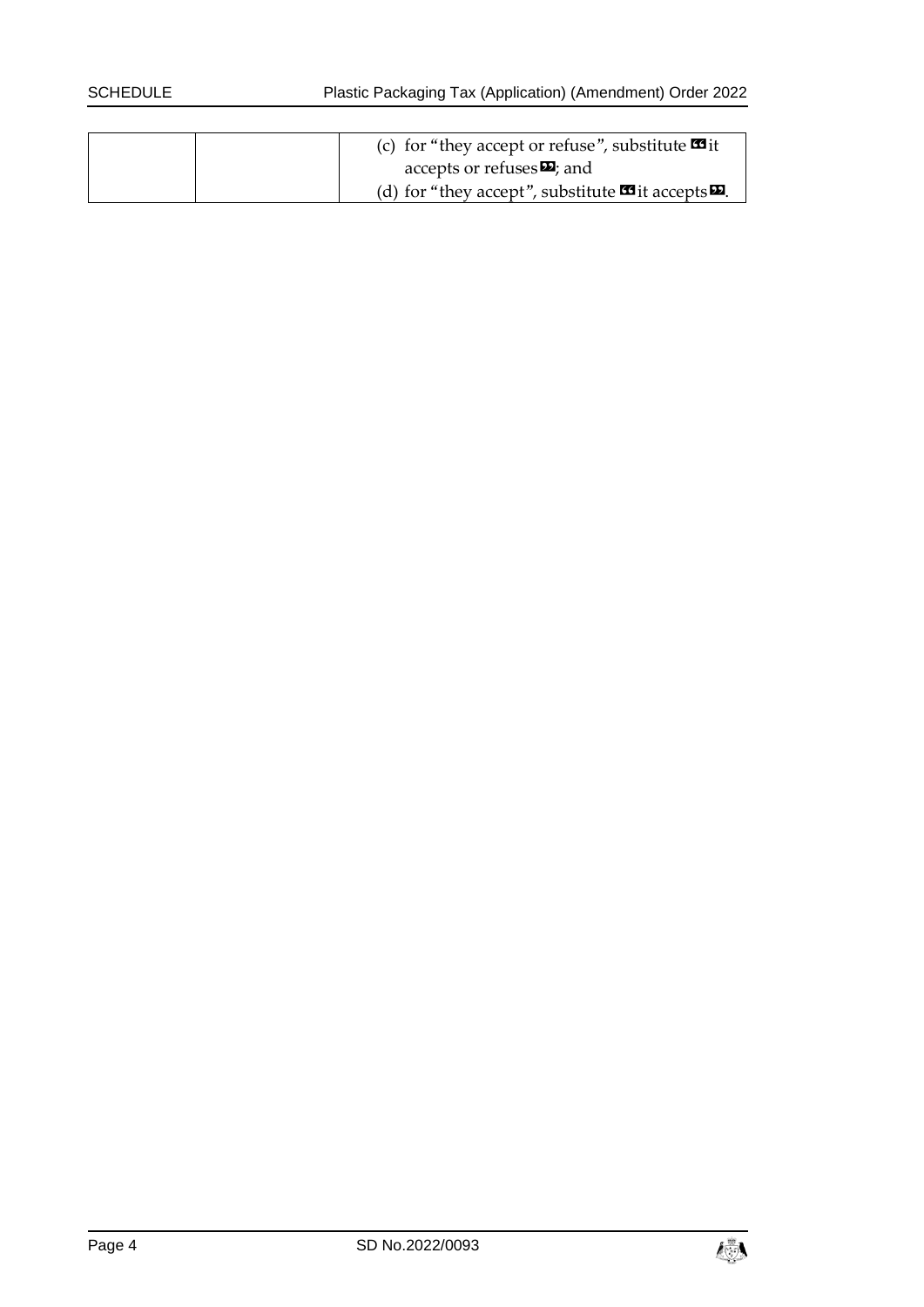#### **Annex**

#### **SCHEDULE 12**

Section 84

#### **PLASTIC PACKAGING TAX**

#### 1 Part 2 of <del>FA 2021</del> **Finance Act 2021, as it has effect in the Isle of Man<sup>5</sup> (plastic** packaging tax) is amended as follows.

#### No charge for persons below de minimis

- 2 In section 43 (charge to plastic packaging tax), after subsection (2) insert—
	- "(2A) A person who is neither registered nor liable to be registered (see sections 55 to 57) is to be treated, for the purposes of subsection (1) of this section, as not acting in the course of a business."

#### Time of importation

- 3(1) In section 50 (time of importation)—
	- (a) in subsection (2), for "This section" substitute "Subsection  $(1)$ ";
	- (b) after subsection (2) insert—
		- "(3) The Commissioners **Treasury** may by regulations make provision about when a chargeable plastic packaging component is imported into the United Kingdom **Isle of Man** for the purposes of plastic packaging tax.
		- (4) Regulations under subsection (3) may amend this Part."
- (2) In section 84 (regulations), in subsection (5), after paragraph (b) insert— "(ba) section 50(3) (timing of importation);".

Reliefs for persons enjoying certain immunities and privileges

- 4(1) Section 55 (liability to register: producers and importers) is amended as follows.
- (2) In subsection (1), at the end insert "(subject to subsection (5))".
- (3) After subsection (4) insert—
	- "(5) Subsection (1) does not apply to any person for the time being listed in section 13B(1) of the Customs and Excise Duties (General Reliefs) Act 1979 **section 11C(1) of the Customs and Excise Duties (General Reliefs) Act 1986 (of Tynwald)**<sup>6</sup> (members of visiting forces etc).
	- (6) The Commissioners **Treasury** may by regulations make provision about the administration of the disapplication of subsection (1) by subsection (5), including provision making it subject to conditions or requirements set out in the regulations."

#### Records

- 5 In section 63 (records), in subsection (3), for the words from "6 years" to the end substitute "—
	- (a) in a case where the records relate to an accounting period, 6 years beginning with the day after the end of the accounting period to which the records relate, or
	- (b) in any other case, 6 years beginning with the day on which the records are created.".

#### **Groups**

6(1) Section 71 (groups of companies) is amended in accordance with subparagraphs (2) to (4).

<sup>5</sup>  $^{5}$  Part 2 of Finance Act 2021 (of Parliament) has effect in the Island by SD 2021/0295.

AT 40 of 1986.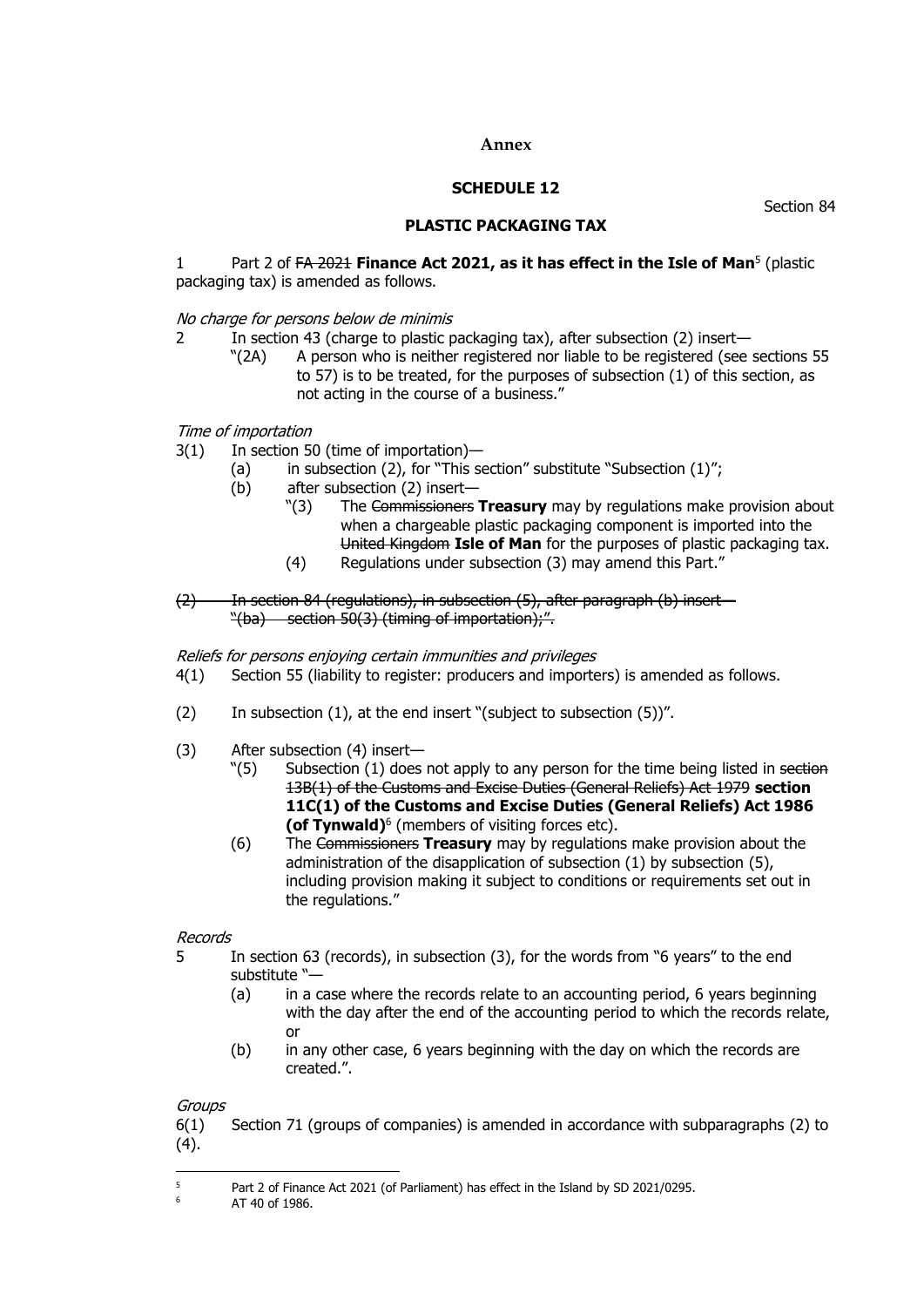- (2) In subsection (1), in the words after paragraph (b), after "is" insert "treated as".
- (3) In subsection (2)—
	- (a) after "Part" insert ", and save as otherwise provided by or under this Part,";
	- (b) after "if" insert "—
		- (a) ";
	- (c) after "P" insert ",
		- (b) it had assumed all other obligations in relation to plastic packaging tax that, apart from this subsection, would have been obligations of P, and (c) it had assumed all entitlements in relation to plastic packaging tax that—
			- (i) apart from this subsection, would have been entitlements of P, and
			- (ii) arose after P and the representative member began to be treated as members of the same group."
- (4) after subsection (3) insert—
	- "(3A) The Commissioners **Treasury** may by regulations make such further provision as they consider **it considers** appropriate about—
		- (a) a body corporate that is treated as a member of a group being treated as if it had or had not assumed an entitlement given by or under this Part (ignoring the regulations) to another body corporate that is treated as a member of the group;
		- (b) the performance or discharge by a body corporate that is treated as a member of a group of an obligation or liability imposed by or under this Part (ignoring the regulations) on another body corporate that is treated as a member of the group."
- (5) In Schedule 13 (groups of companies)—
	- (a) in paragraph 3 (application for group treatment)—
		- (i) in sub-paragraph (1), omit the words from "from" to the end;
		- (ii) for sub-paragraph (3) substitute—
			- "(3) Where the Commissioners receive **Treasury receives** an application under sub-paragraph (1), they must **it must**, by notice to the applicants or the body that is to be the representative member—
				- (a) confirm whether they accept or refuse **it accepts or refuses** the application, and
				- (b) if they accept **it accepts** the application, specify a date from which the applicants are to be treated as members of the same group.
			- (4) The Commissioners **Treasury** must give the notice within the period of 90 days beginning with the day on which the application is received.
			- (5) The date mentioned in sub-paragraph (3)(b) must be within that period."
	- (b) in paragraph 5 (applications to modify group treatment)—
		- $(i)$  in sub-paragraph  $(1)$ , omit the words after paragraph  $(d)$ ;
		- (ii) for sub-paragraph (2) substitute—
			- "(2) Where the Commissioners receive **Treasury receives** an application under sub-paragraph (1), they must **it must**, by notice to the applicant and, in a case within sub-paragraph (1)(b), the proposed new representative member—
				- (a) confirm whether they accept or refuse **it accepts or refuses** the application, and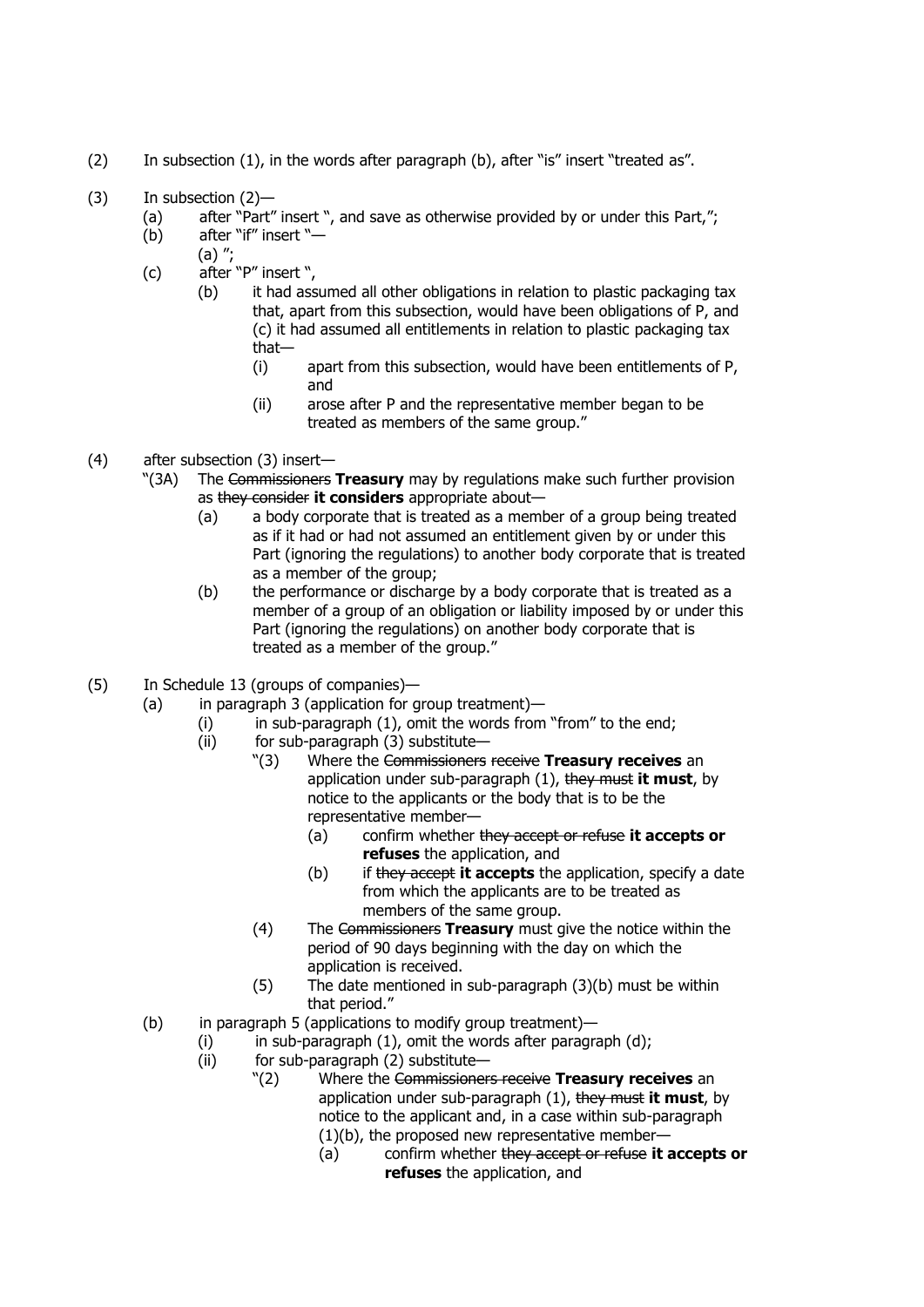- (b) if they accept **it accepts** the application, specify a date from which the application is to be treated as having been accepted.
- (3) The Commissioners **Treasury** must give the notice within the period of 90 days beginning with the day on which the application is received.
- (4) The date mentioned in sub-paragraph (2)(b) must be within that period."

Secondary liability and assessment notices etc: acting in the course of a related business<br>7 In Schedule 9 (secondary liability and assessment notices and ioint and several lia In Schedule 9 (secondary liability and assessment notices and joint and several liability

- notices), in paragraph 21 (interpretation: related businesses), in paragraph (b)(ii)—<br>(a) for "unincorporated association" substitute "unincorporated body (other that
	- for "unincorporated association" substitute "unincorporated body (other than a partnership)", and
- (b) for "the association" substitute "the body".